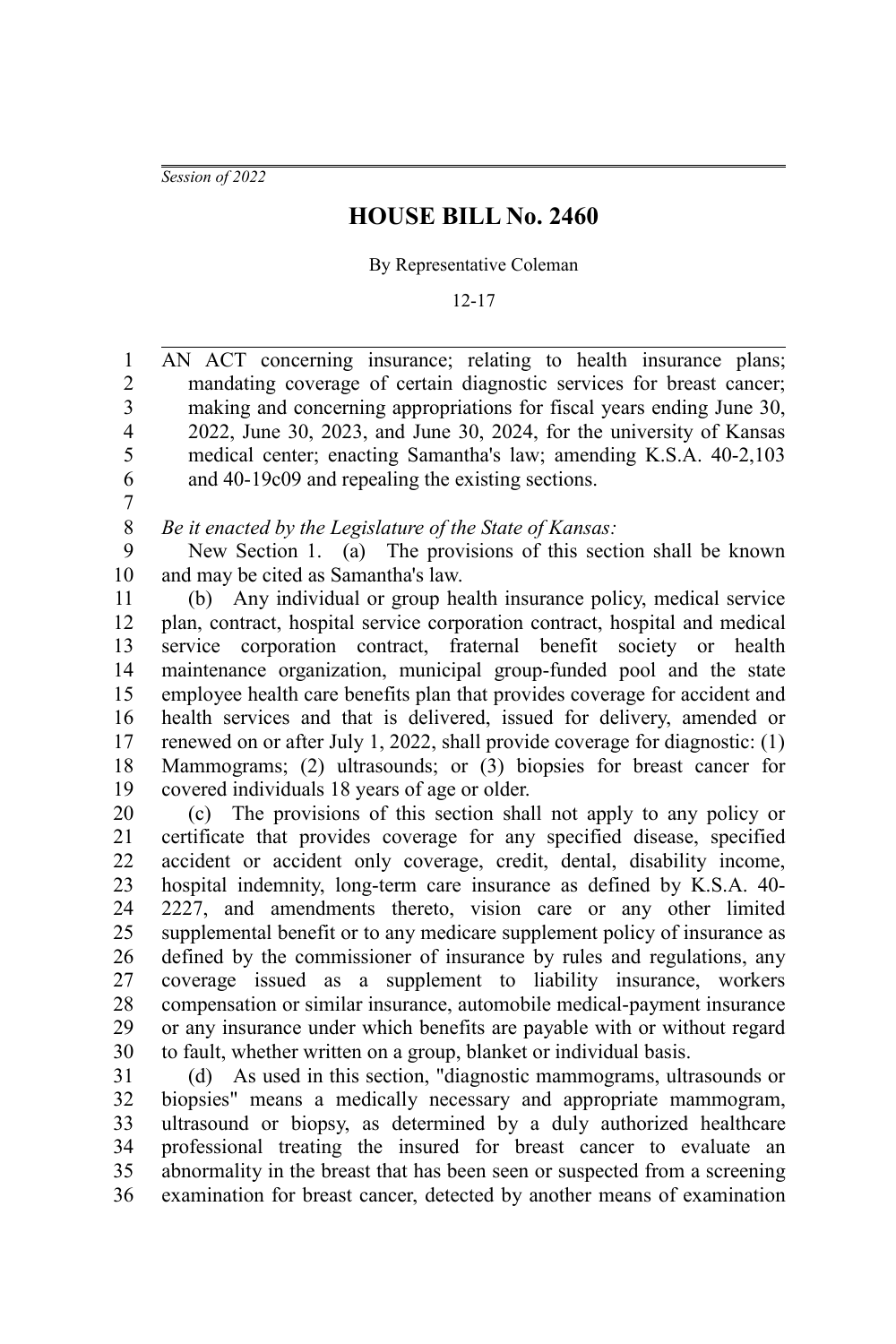| $\mathbf{1}$<br>$\overline{2}$            | or suspected based on the covered individual's medical or family history.<br>(e) The provisions of K.S.A. 40-2248 through 40-2249a, and |
|-------------------------------------------|-----------------------------------------------------------------------------------------------------------------------------------------|
| $\overline{\mathbf{3}}$<br>$\overline{4}$ | amendments thereto, shall apply to this section.<br>New Sec. 2.                                                                         |
| 5                                         | UNIVERSITY OF KANSAS MEDICAL CENTER                                                                                                     |
| 6                                         | There is appropriated for the above agency from the state general<br>(a)                                                                |
| $\overline{7}$                            | fund for the fiscal year ending June 30, 2022, the following:                                                                           |
| 8                                         |                                                                                                                                         |
| 9                                         | New Sec. 3.                                                                                                                             |
| 10                                        | UNIVERSITY OF KANSAS MEDICAL CENTER                                                                                                     |
| 11                                        | There is appropriated for the above agency from the state general<br>(a)                                                                |
| 12                                        | fund for the fiscal year ending June 30, 2023, the following:                                                                           |
| 13                                        |                                                                                                                                         |
| 14                                        | (b) During the fiscal year ending June 30, 2023, in addition to the                                                                     |
| 15                                        | other purposes for which expenditures may be made by the university of                                                                  |
| 16                                        | Kansas medical center from moneys appropriated from the state general                                                                   |
| 17                                        | fund or from any special revenue fund or funds for fiscal year 2023 as                                                                  |
| 18                                        | authorized by this or other appropriation act of the 2022 regular session of                                                            |
| 19                                        | the legislature, the university of Kansas medical center shall make                                                                     |
| 20                                        | expenditures from such moneys to submit a report to the governor and the                                                                |
| 21                                        | legislature detailing the status of metastatic breast cancer research at the                                                            |
| 22                                        | university of Kansas medical center and an accounting of how the                                                                        |
| 23                                        | university of Kansas cancer center has used moneys in the metastatic                                                                    |
| 24                                        | breast cancer research account of the state general fund in fiscal year 2022                                                            |
| 25                                        | and year-to-date fiscal year 2023: Provided, That such report shall be filed                                                            |
| 26                                        | with the governor, the chief clerk of the house of representatives and the                                                              |
| 27                                        | secretary of the senate on or before January 9, 2023.                                                                                   |
| 28                                        | New Sec. 4.                                                                                                                             |
| 29                                        | UNIVERSITY OF KANSAS MEDICAL CENTER                                                                                                     |
| 30                                        | There is appropriated for the above agency from the state general<br>(a)                                                                |
| 31                                        | fund for the fiscal year ending June 30, 2024, the following:                                                                           |
| 32                                        |                                                                                                                                         |
| 33                                        | During the fiscal year ending June 30, 2024, in addition to the<br>(b)                                                                  |
| 34                                        | other purposes for which expenditures may be made by the university of                                                                  |
| 35                                        | Kansas medical center from moneys appropriated from the state general                                                                   |
| 36                                        | fund or from any special revenue fund or funds for fiscal year 2024 as                                                                  |
| 37                                        | authorized by this or other appropriation act of the 2022 or 2023 regular                                                               |
| 38                                        | session of the legislature, the university of Kansas medical center shall                                                               |
| 39                                        | make expenditures from such moneys to submit a report to the governor                                                                   |
| 40                                        | and the legislature detailing the status of metastatic breast cancer research                                                           |
| 41                                        | at the university of Kansas medical center and an accounting of how the                                                                 |
| 42                                        | university of Kansas cancer center has used moneys in the metastatic                                                                    |
| 43                                        | breast cancer research account of the state general fund in fiscal year 2023                                                            |